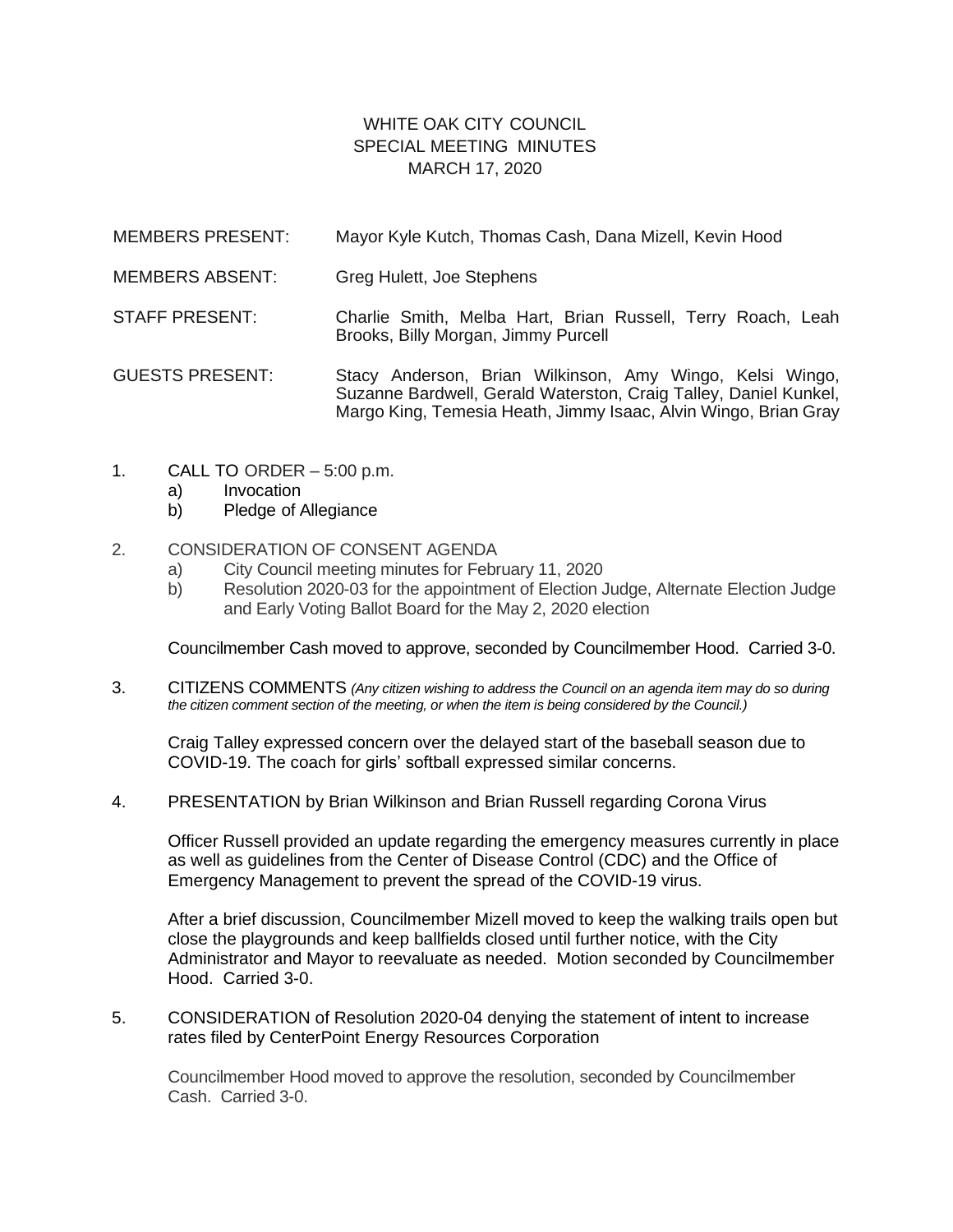6. CONSIDERATION of Resolution 2020-05 authorizing White Oak Economic Development Corporation to enter into an economic development agreement with Longview Snack Foods, Inc. dba Lone Star Vending

City Coordinator Smith explained that Longview Snack Foods will build a new facility on Cherokee Trace and combine their Longview and Tyler operations into a central location. WOEDCO approved a \$100,000 grant provided they spend \$800,000 to construct a new building and employ 20 people within 6 months, and an additional \$50,000 grant in one year if they add more 5 employees.

Councilmember Mizell moved to approve, seconded by Councilmember Cash. Carried 3-0.

7. CONSIDERATION of annual Racial Profiling report

Police Chief Terry Roach presented the annual report, stating there were 4,079 stops from January to December and zero complaints on racial profiling.

Councilmember Mizell moved to approve, seconded by Councilmember Hood. Carried 3-0.

8. CONSIDERATION of hiring Casey Slone Construction to build a locker room facility for White Oak High School Girls Softball with a budget not to exceed \$300,000

Public Works Director Tracey Fears said Casey Slone Construction was the only company to render a proposal. He said they can't come up with hard numbers until we move forward, then they will get bids from their subs. WOISD Superintendent Brian Gray said the school supports the project and is willing to participate.

After discussion, Councilmember Cash moved to hire Casey Slone Construction to give us a bid for the softball locker room, not to exceed \$300,000. Motion seconded by Councilmember Mizell. Carried 3-0.

9. DISCUSSION regarding the purchase of 2020 Ford Explorer police unit to replace totaled 2008 Chevy Impala

City Coordinator Smith stated Lieutenant Brannon Robertson was driving the 2008 Impala when he struck a deer. The car was totaled and replaced by a civilian Ford Explorer.

10. EXECUTIVE SESSION pursuant to Government Code §551.074 regarding the future status of the Building Inspector position

Tabled.

11. RECONVENE INTO OPEN SESSION and take any action necessary regarding the Building Inspector position